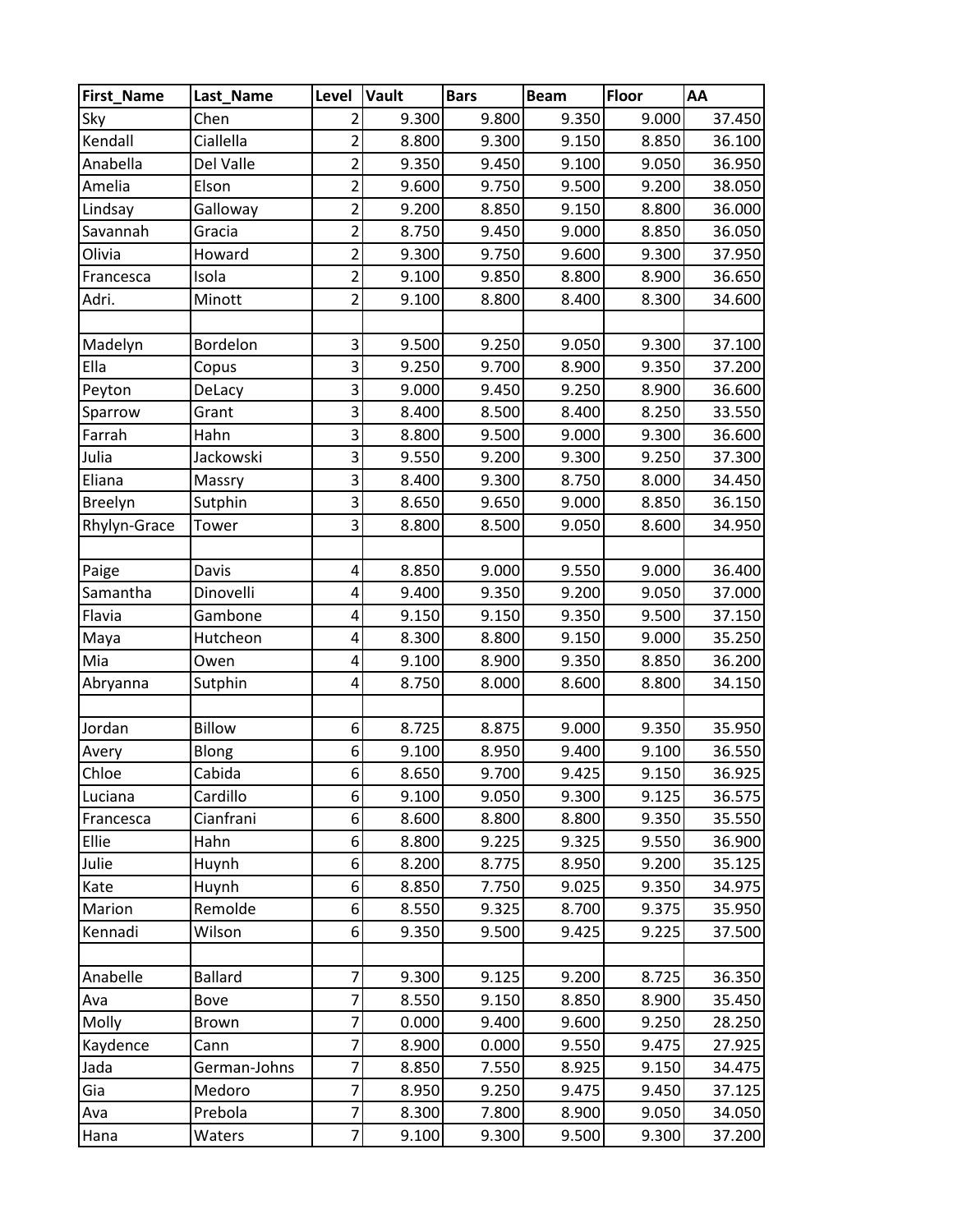| Mya         | Groves          | 8           | 8.250 | 9.050 | 8.750 | 9.200 | 35.250 |
|-------------|-----------------|-------------|-------|-------|-------|-------|--------|
| Vivianna    | Kaeser          | 8           | 9.450 | 9.850 | 9.675 | 9.575 | 38.550 |
| Arianna     | Moy             | 8           | 9.350 | 9.025 | 8.600 | 9.350 | 36.325 |
| Hayley      | Smith           | 8           | 9.250 | 9.450 | 8.900 | 9.100 | 36.700 |
| Sydney      | Spradley        | 8           | 0.000 | 9.450 | 9.525 | 8.975 | 27.950 |
| Riley       | Ulrich          | 8           | 9.400 | 9.575 | 9.200 | 9.200 | 37.375 |
|             |                 |             |       |       |       |       |        |
| Sierra      | <b>Buckman</b>  | 9           | 9.550 | 8.275 | 8.650 | 8.775 | 35.250 |
| Gianna      | Cianfrani       | 9           | 9.100 | 7.700 | 8.800 | 8.450 | 34.050 |
| Kaitlyn     | Cosper          | 9           | 8.650 | 8.350 | 8.675 | 8.900 | 34.575 |
| Ariana      | Fitzpatrick     | 9           | 8.850 | 0.000 | 0.000 | 0.000 | 8.850  |
| Nayah       | Hahn            | 9           | 9.000 | 9.450 | 9.050 | 0.000 | 27.500 |
| Rebecca     | Hoover          | 9           | 9.350 | 9.400 | 7.750 | 8.300 | 34.800 |
| Makayla     | Lynard          | 9           | 0.000 | 9.175 | 8.100 | 0.000 | 17.275 |
| Ailani      | Nelson          | 9           | 8.750 | 9.275 | 8.750 | 8.900 | 35.675 |
| Danica      | Ruggiano        | 9           | 9.250 | 9.575 | 9.000 | 8.800 | 36.625 |
| Madeline    | Simpson         | $\mathsf 9$ | 9.400 | 9.150 | 8.850 | 9.400 | 36.800 |
| Addie       | Wright          | 9           | 9.150 | 9.375 | 0.000 | 9.025 | 27.550 |
|             |                 |             |       |       |       |       |        |
| Emily       | <b>Bassett</b>  | 10          | 9.450 | 8.475 | 8.600 | 9.225 | 35.750 |
| Gabrielle   | Lamb            | 10          | 0.000 | 9.000 | 6.550 | 8.350 | 23.900 |
| Ella        | Soles           | 10          | 9.400 | 9.150 | 9.000 | 9.050 | 36.600 |
| Katie       | Song            | 10          | 8.950 | 9.125 | 8.875 | 8.500 | 35.450 |
|             |                 |             |       |       |       |       |        |
| Ariela      | Agrawal         | XB          | 9.450 | 9.450 | 8.600 | 9.150 | 36.650 |
| Sadie       | Blanchard       | XB          | 9.400 | 9.200 | 8.650 | 9.050 | 36.300 |
| Emma        | Caraballo       | XB          | 8.900 | 9.500 | 8.650 | 9.000 | 36.050 |
| Nika        | Cutler          | XB          | 9.000 | 9.050 | 8.500 | 9.100 | 35.650 |
| Aryanna     | Hanshaw         | XB          | 9.100 | 8.400 | 8.700 | 8.900 | 35.100 |
| Clara       | <b>Kreibick</b> | XB          | 6.900 | 9.050 | 8.600 | 8.800 | 33.350 |
| Aubrie      | Michelet        | XB          | 8.000 | 7.700 | 8.500 | 8.000 | 32.200 |
| Jeanangelyz | Quinones        | XB          | 8.700 | 8.100 | 8.300 | 8.400 | 33.500 |
| Abigail     | Reitemeyer      | ХB          | 7.600 | 9.000 | 8.850 | 8.900 | 34.350 |
| Gabby       | Renna           | XB          | 8.300 | 8.200 | 8.300 | 8.200 | 33.000 |
| Kayla       | Saintvil        | XB          | 9.000 | 8.700 | 8.800 | 8.800 | 35.300 |
| Sammi       | Shaffer         | XB          | 8.700 | 9.050 | 8.750 | 8.850 | 35.350 |
| Mia         | Stratton        | XB          | 8.550 | 9.200 | 9.150 | 8.950 | 35.850 |
| Lyla        | Wach            | XB          | 6.800 | 8.500 | 8.400 | 8.900 | 32.600 |
| Nyla        | Gibson          | XB          | 8.200 | 8.650 | 9.200 | 8.600 | 34.650 |
| Taylor      | Madden          | XB          | 9.400 | 9.200 | 9.300 | 9.100 | 37.000 |
| Dylan       | Kornick         | ХB          | 8.650 | 8.900 | 8.100 | 8.650 | 34.300 |
| Evelyn      | Thompson        | XB          | 8.800 | 8.650 | 8.200 | 8.800 | 34.450 |
| Natalie     | Younger         | ХB          | 8.900 | 9.150 | 9.250 | 9.200 | 36.500 |
|             |                 |             |       |       |       |       |        |
| Jessie      | Atlas           | XD          | 8.600 | 8.975 | 7.650 | 8.700 | 33.925 |
| Isabella    | <b>Bofinger</b> | XD          | 8.800 | 8.850 | 9.375 | 8.900 | 35.925 |